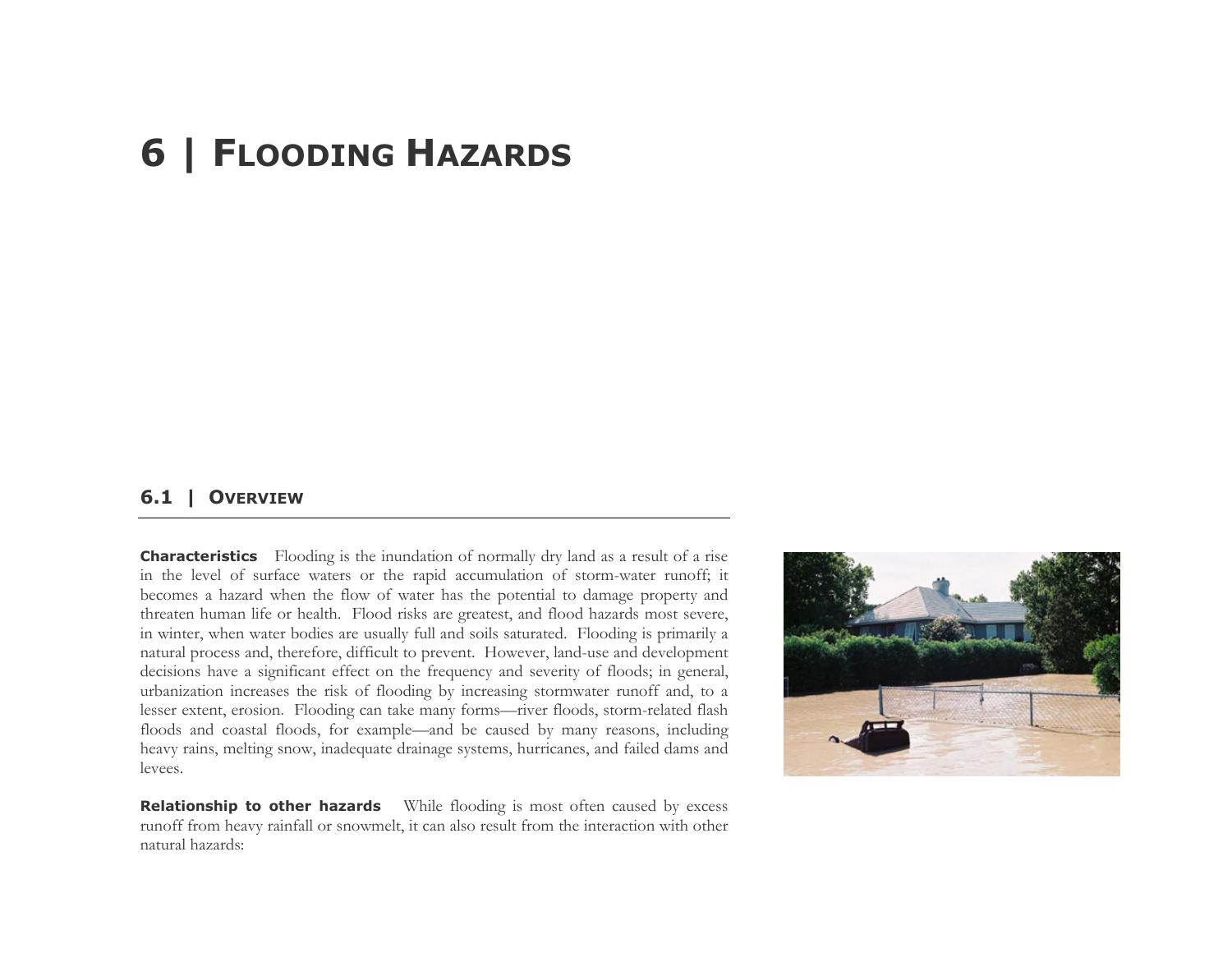- Earthquakes can create floods indirectly by generating tsunamis and seiches; damaging flood-control equipment; and causing dams, levees and channel banks to fail.
- Landslides—themselves often triggered by earthquakes—can block water courses, resulting in upstream flooding. Also, large masses of earth that break loose and slide into a reservoir can cause catastrophic flooding by making the reservoir overflow.
- Subsidence—tectonic-related or caused by the pumping of groundwater, oil or gas increases the risk of flooding by lowering ground levels.
- Fires strip away vegetation, which makes hillsides contribute to flooding by reducing their ability to absorb water.

**Specific flood hazards** As suggested above, flooding can occur for many reasons. The safety element examines flooding hazards resulting from the following five causes (with a brief description of each):

- Excessive stormwater runoff from heavy rain. When rainfall exceeds the absorption rate of the soil or the water-storage capacity of the watershed, the excess rainfall flows downstream. This is the flood hazard with the greatest potential to affect Oakland. While it is impossible to prevent excess stormwater runoff, proper engineering and land-use planning can be used to minimize the potential adverse effects on areas subject to flooding and reduce off-site flooding and erosion.
- Tsunamis. Often incorrectly referred to as tidal waves, tsunamis are waves caused by an underwater earthquake, landslide or volcanic eruption. Because San Francisco Bay is a mostly enclosed body of water, severe damage from tsunamis in Oakland is unlikely. However, this hazard needs to be considered not only to meet state mandates but also because of the potential for wave damage along the waterfront.
- Seiches. A poorly understood phenomenon, seiches (pronounced "SIGH-chaise") are waves in an enclosed or semi-enclosed body of water such as a lake, reservoir or harbor. (They are analogous to the sloshing of water in a bucket when shaken.) Seiches are usually caused by unusual tides, winds or currents but could also be triggered by earthquake-induced ground motion. Seiche waves, while rare, can have devastating effects on nearby people and property. The occurrence of devastating seiches in Oakland is highly unlikely but, again, needs to be considered.
- Failure of dams and other water-holding structures. This is an unlikely hazard but needs to be considered due to the potential for large-scale damage. Dam failures are one of the greatest natural threats to life and property because of the large volumes of water, numbers of people and area of land typically involved.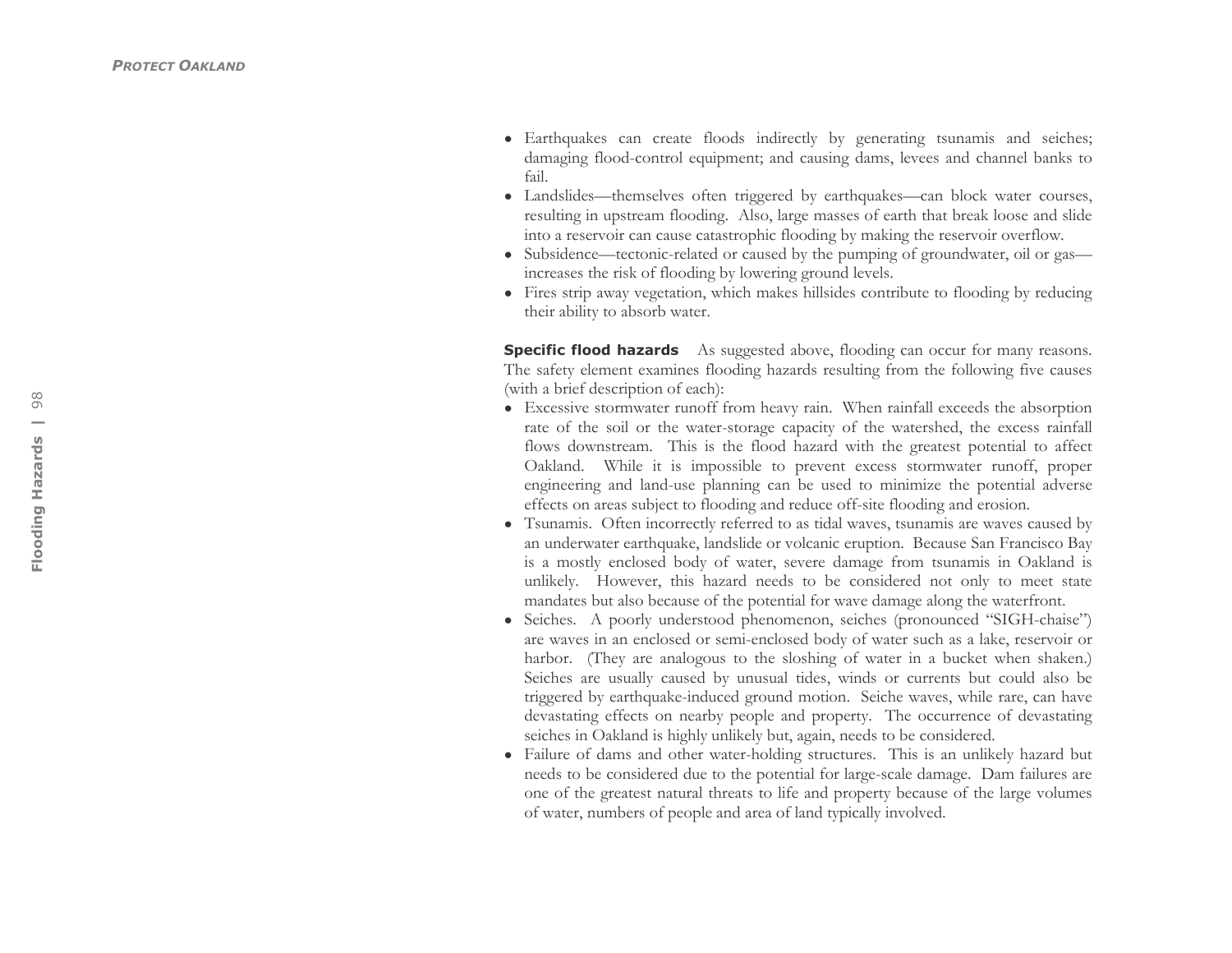• Rise in sea level. While there is continuing debate over global warming, many people believe that it is causing an accelerated rise in sea levels. Such a phenomenon would lead to flooding in coastal communities worldwide, including Oakland.

**Oakland's storm-drainage system** In undeveloped areas, water drains through natural swales, ditches and streams. As land is developed, this system is usually replaced with underground stormwater drains and earthen or concrete-lined ditches. In Oakland, stormwater runoff is collected through a combination of creeks and other natural watercourses (especially in the hills), and human-built drainage structures (see Figure 6.1). The creeks generally flow in a roughly parallel, southwesterly direction from their headwaters in the Oakland/Berkeley hills, following steep natural channels segmented by many short culverts until they reach flatter, more-developed areas. From there, most creeks flow through underground culverts until their point of discharge. The major surface drainage-ways in Oakland follow the channels of the following creeks (from north to south): Temescal, Glen Echo, Trestle Glen, Sausal, Peralta, Courtland, Seminary, Lion, Arroyo Viejo, Elmhurst, Stonehurst and San Leandro. Runoff from Temescal Creek drains through Emeryville, directly into San Francisco Bay, while runoff from the other creeks drains first into the Oakland Estuary; runoff from Glen Echo and Trestle Glen creeks drains into Lake Merritt before entering the Oakland Estuary.

# **6.2 | INSTITUTIONAL FRAMEWORK**

**National Flood Insurance Program (NFIP)** The NFIP is a program administered by the Federal Emergency Management Agency (FEMA) that provides federally backed flood insurance to homeowners, renters and business owners in certain communities. The insurance is available for properties in communities that have chosen to implement zoning and building measures to reduce damages from future floods. FEMA's "flood-insurance rate maps" (FIRM's), delineating a community's flood plains, form the basis for the regulation of development in flood plains and the rating of floodinsurance policies. Oakland, like most cities and counties in California, participates in the NFIP. To remain in the program, the city, among other measures, requires that all new construction and major improvements to existing structures proposed within flood plains be built at or above flood-elevation levels.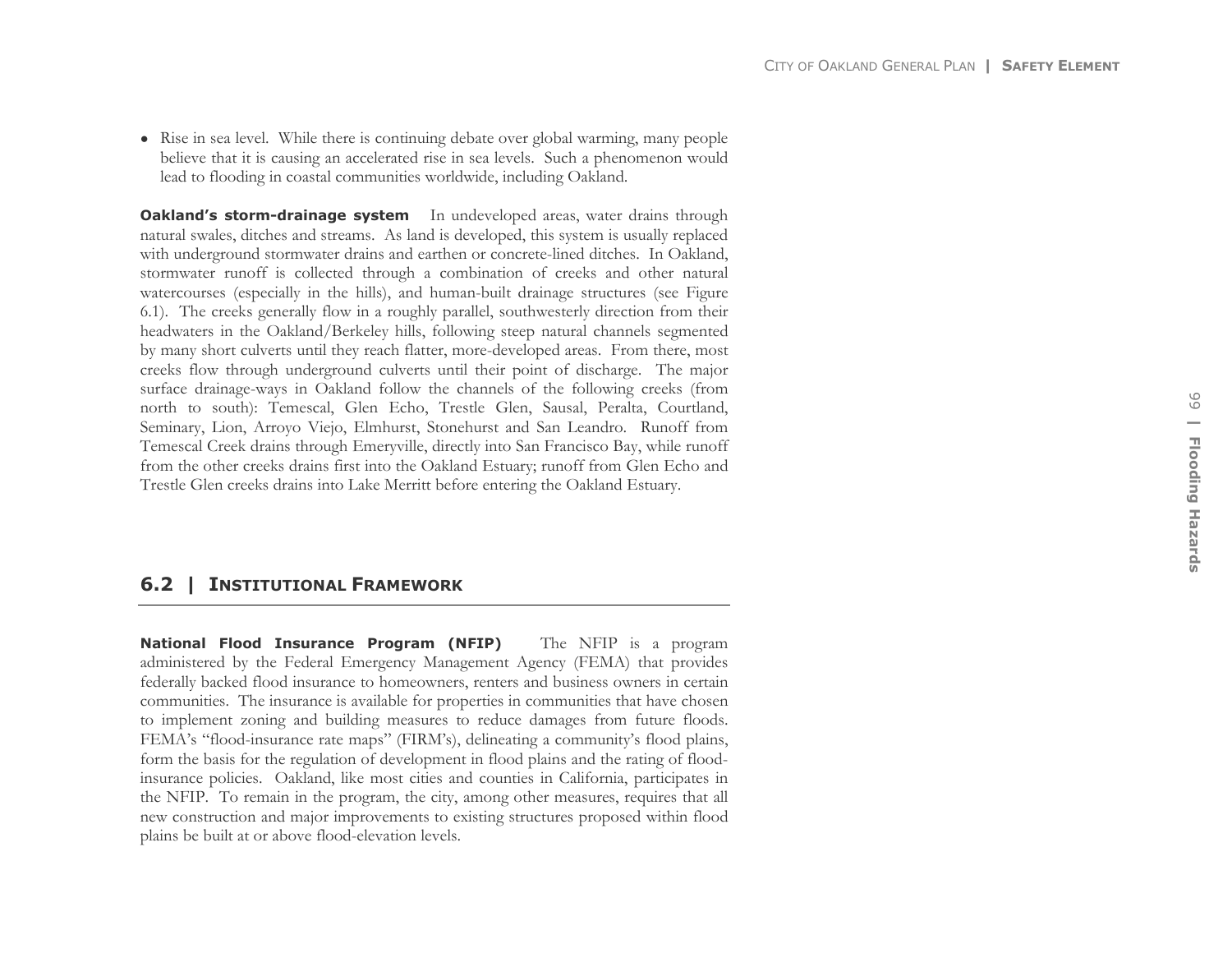State regulations for the supervision of dams and reservoirs are found in sections 6000-6501 of the California Water Code.

The Dam Safety Act is found in section 8589.5 of the California Government Code.

Emergency procedures cover areas to be evacuated, evacuation routes and traffic control, shelters, transportation for people with special needs, security of the area, assignment of responsibilities, and resources needed.

The California Environmental Quality Act is found in sections 21000-21178 of the California Public Resources Code.

**State's Division of Safety of Dams (DSOD)** The mission of the DSOD, a unit of the state's Department of Water Resources (DWR), is to prevent the loss of life and destruction of property resulting from the failure of a dam or reservoir. As part of its charge, the DSOD inspects sizable non-federal dams and reservoirs in the state annually to ensure that they are operating adequately. Corrective action is required of dams found to be deficient. The division also reviews and considers for approval plans and specifications for the construction of new dams and for the enlargement, alteration, repair or removal of existing dams.

**State's Dam Safety Act** This state law requires owners of dams to prepare maps showing the approximate extent of inundation in the event of a dam failure. Based upon a review of these inundation maps, the state's Office of Emergency Services (OES) designates those areas where death or personal injury would result from the partial or total failure of a dam. Under the law, affected cities and counties are required to adopt emergency procedures for the evacuation and control of populated areas located below dams. Also, sellers of real-estate property known to be located in an area of potential inundation from dam failure must disclose this information to potential buyers. Inundation maps are kept on file with OES and DWR.

**California Environmental Quality Act (CEQA)** The state's CEQA guidelines propose a wide range of environmental impacts that public agencies should consider in their evaluation of development proposals. Considerations related to flooding hazards include the potential for a project to:

- substantially alter the existing drainage pattern of the project site or area, or substantially increase the rate or amount of surface runoff, resulting in flooding onor off-site;
- create or contribute runoff water in excess of the capacity of existing or planned stormwater drainage systems;
- place housing, or structures which would impede or redirect flood flows, within a designated 100-year flood-hazard area;
- expose people to a significant risk of injury or death, or structures to a significant risk of damage or loss, from flooding (including as a result of dam failure); and
- expose people or property to inundation by seiche, tsunami or mudflow.

**Alameda County Flood Control and Water Conservation District (ACFCWCD)** The district, a unit of the Alameda County Public Works Agency, is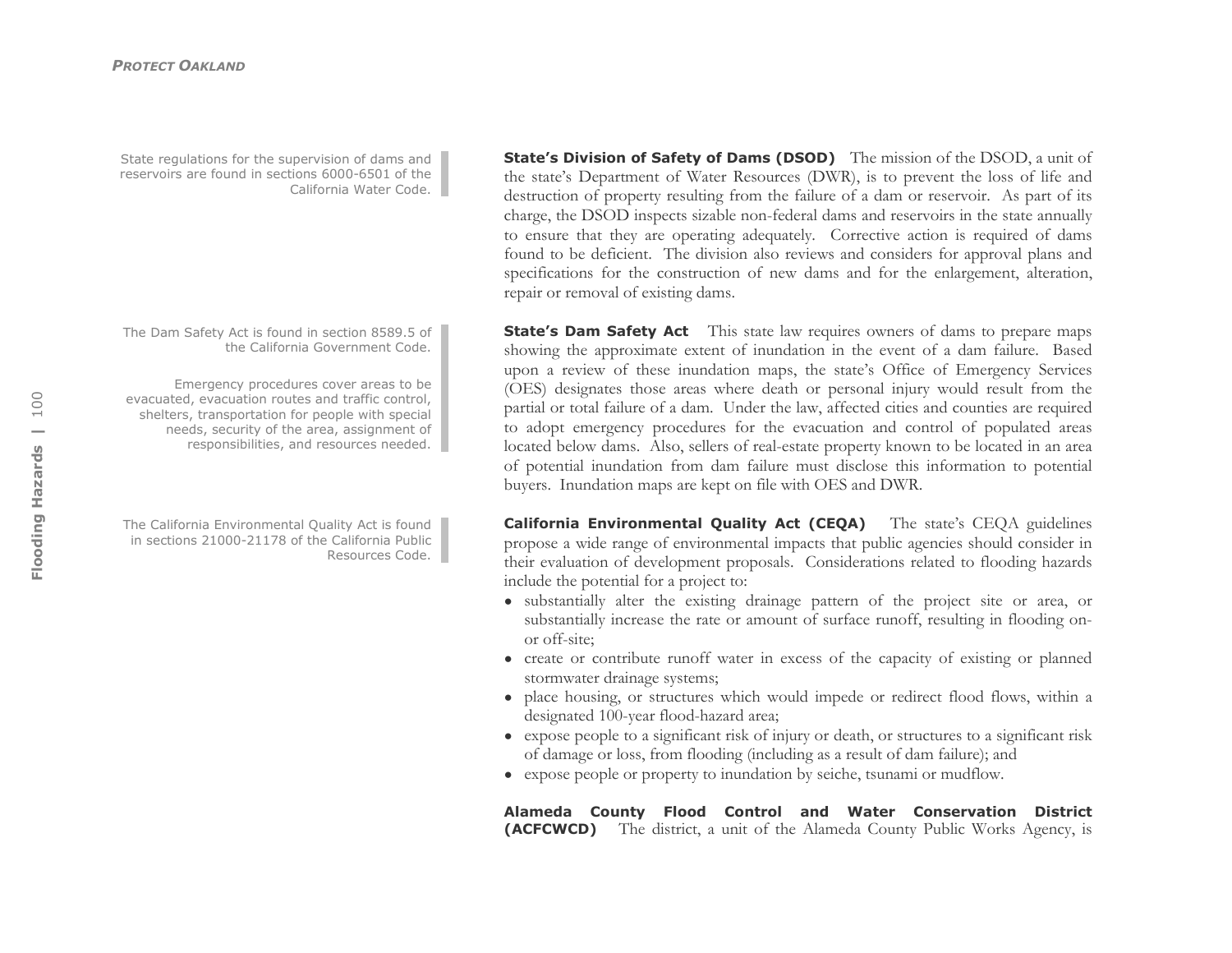responsible for the construction, operation and maintenance of the major stormdrainage facilities throughout Alameda County. The ACFCWCD is divided into ten flood-control zones, each covering a different drainage basin; Zone 12—created as a result of the October 1962 floods—provides flood protection to the cities of Oakland and Emeryville. To reduce the risk of flooding, the district designs and builds structures to meet the existing and projected need for flood control. In Oakland, such projects have included the channelization of large portions of the city's main creeks, and construction of the Lake Merritt pump station, which regulates the water level in the lake. In coordination with the federal government, the ACFCWCD also maps flood plains in the cities and unincorporated areas of the county.

**Stormwater Quality Management Plan (SQMP)** The 1987 amendments to the federal Clean Water Act require that cities reduce discharges from municipal storm drains by obtaining permits under the National Pollutant Discharge Elimination System (NPDES). To meet this requirement, 17 local agencies, including Oakland and the other 13 cities in Alameda County, formed the Alameda Countywide Clean Water Program and have obtained joint NPDES permit coverage since 1991. Compliance with the permit hinges on implementation by each member agency of performance standards for stormwater pollution control measures outlined in the SQMP. Performance standards related to flood control in the SQMP for the 2001-2008 period include the cleaning, as necessary, of storm drainage facilities and requiring development projects to implement effective erosion and sediment-control measures.

**Oakland Public Works Agency (PWA)** The PWA has several responsibilities related to flood control, primarily the construction and maintenance of the local stormdrain system. Whereas the ACFCWCD builds, operates and maintains the major trunk lines and flood-control facilities along the city's creeks, the PWA is responsible for the public storm drains that ultimately feed into the county's system. The PWA also regularly cleans and clears obstructions from storm drains and creeks to ensure the free flow of water; through its "maintain-a-drain" campaign, encourages city residents and businesses to keep neighborhood storm drains free of debris; and, in conjunction with the Oakland Fire Department, distributes sandbags during the rainy season to mitigate flooding. Finally, PWA is developing a master plan to address the city's storm-drainage infrastructure needs in a comprehensive manner. The master plan will identify deficiencies in the storm-drainage system and develop prioritized recommendations for rehabilitating the system in order to reduce localized flooding; it will also provide data that will allow Oakland to address development impacts on the storm-drain system.

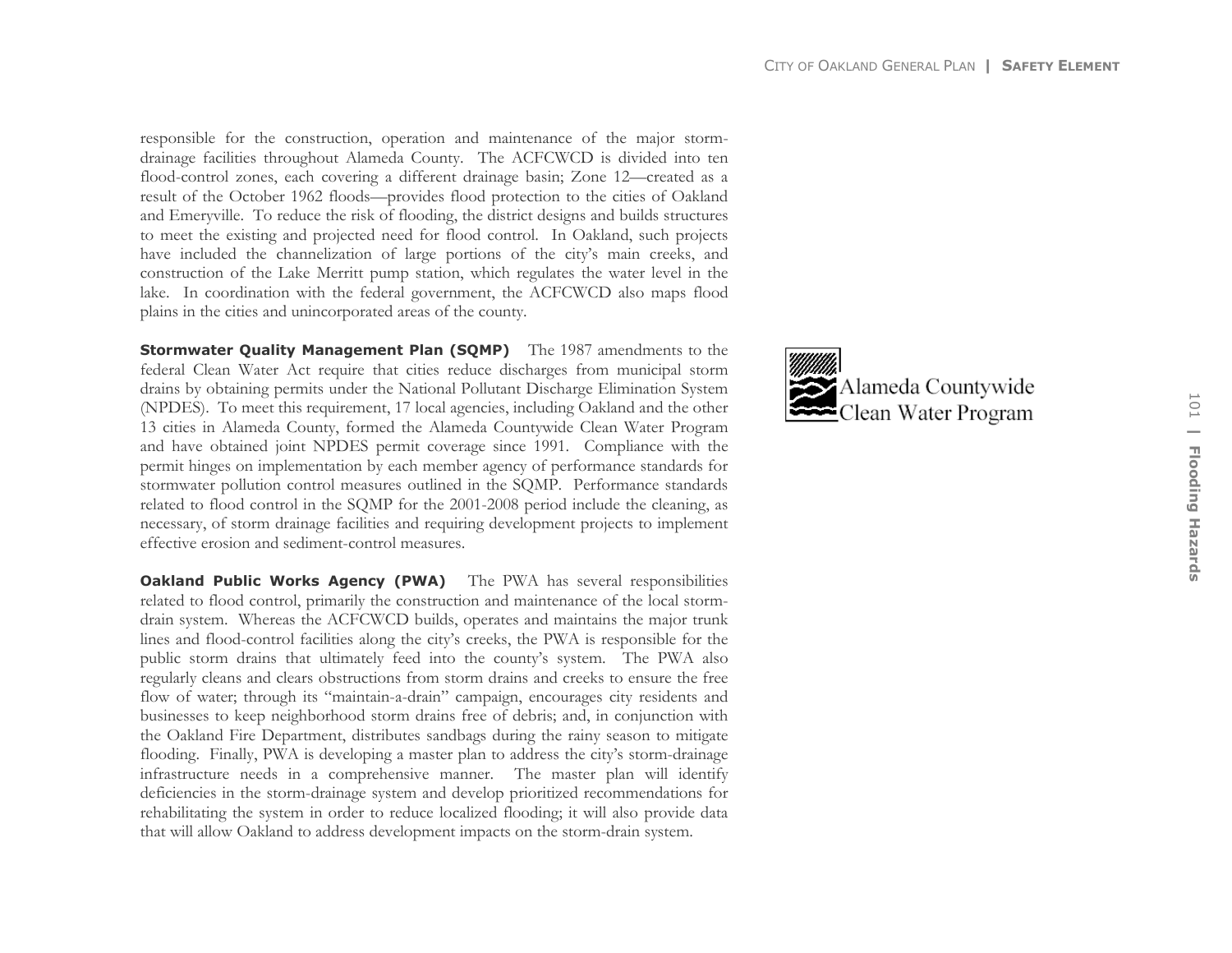The creek protection, storm water management and discharge control ordinance is found in chapter 13.16 of the Oakland municipal code; the erosion and sedimentation ordinance is found in section 15.04.780; and flood-related regulations pertaining to land subdivisions are found in sections 16.20.010 and 16.24.070.

**Local regulations** Oakland's creek protection, storm water management and discharge control ordinance contains several provisions to reduce flooding risks. Requirements include that natural waterways be kept free of obstacles and that hydrology reports be obtained for development proposals within a creek floodway or riparian corridor, or near the top of a creek bank. In addition, the erosion and sedimentation ordinance prohibits the issuance of grading permits for sites located in a designated flood-hazard area unless the grading plan provides for measures to mitigate the projected flood hazard. Finally, the city has enacted provisions pertaining to land subdivisions requiring that subdivisions be designed to minimize flood damage; that streets and lots be laid out to provide for approved drainage facilities; that street grading and improvements include catch basins, pipes, culverts and storm drains; that public utilities be constructed to minimize or eliminate flood damage; that water-supply systems be designed to minimize or eliminate infiltration of floodwaters into the systems; and that tentative parcel maps contain provisions for drainage and flood control.

### **6.3 | ANALYSIS**

**Storm-induced flooding** The most common flood hazards in Oakland are all associated with excess stormwater runoff from heavy rain: the overtopping of stream banks, the failure of stormdrains, and the erosion of creek banks from high-velocity water flows. Oakland experienced its worst-ever flooding conditions during the storm of October 12 and 13, 1962. Runoff from the storm caused extensive property damage throughout cities in the East Bay. Following this storm, and at the request of the Oakland city Council, the ACFCWCD created Flood Control Zone 12 to construct needed flood-control and storm-drainage facilities, and to provide ongoing flood protection to the cities of Oakland and Emeryville. In the 1960s and 1970s, the ACFCWCD increased, at great expense, the carrying capacity of Oakland's drainage system by widening, deepening, straightening and lining in concrete more than a dozen creeks, streams and channels, including Lake Merritt's tidal channel. Thanks to these infrastructure projects, creek-related flood hazards have been dramatically reduced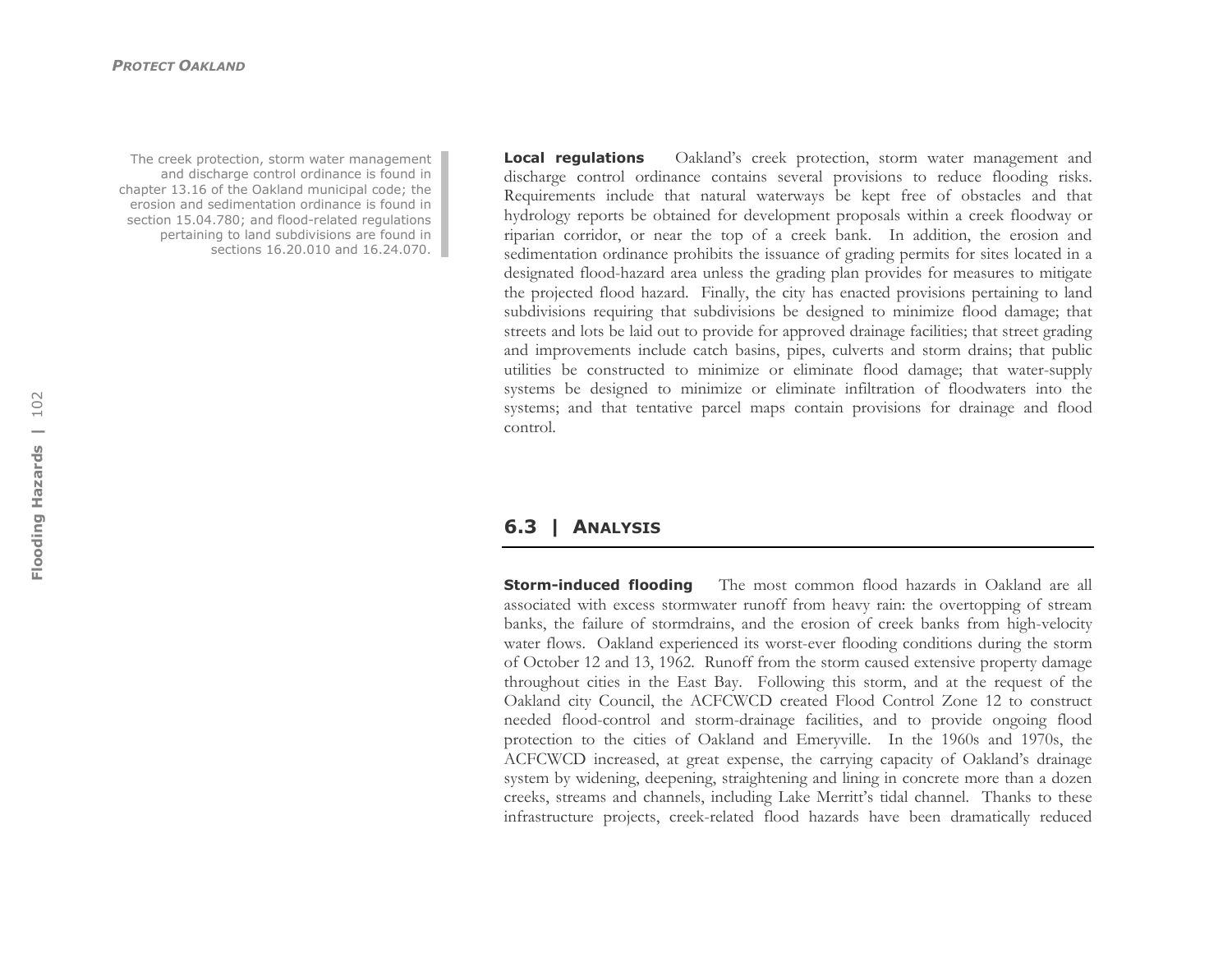throughout the city . Similarly, Lake Merritt was a major source of flooding until the construction of the flood-control pump station under  $7<sup>th</sup>$  Street in 1967.

To assess and manage risks consistently across the country, FEMA adopted the "100 year flood" as the standard basis for flood-hazard evaluation (to determine floodinsurance requirements), with the "500-year flood" indicating additional areas of flood risk in a community. A 100-year flood is an event of a magnitude that, on average, is expected to be equaled or exceeded once during any 100-year period—that is, a one in one hundred, or one percent, chance. Similarly, a 500-year flood is an event of a magnitude that, on average, is expected to be equaled or exceeded once during any 500 year period—that is, a one in five hundred, or 0.2 percent, chance. It should be noted that the 100-year and 500-year flood plains are theoretical constructs, since in many cases there is insufficient historical flood data to judge flood frequency accurately.

FEMA's flood-insurance rate map for Oakland assigned the "Zone C" designation to the vast majority of the city. This is FEMA's designation carrying the lowest flood potential or hazard, and represents "areas of minimal flooding." Several areas covering a small but not insignificant portion of the city were assigned the "Zone B" designation, generally representing areas between the limits of the 100-year and 500-year flood plains (see Figure 6.1). As the 100-year and 500-year terms imply, the probability of severe flooding in these areas is highly unlikely, though it is higher than in "C" zones. Zone B areas are primarily found in the flat, industrial parts of East Oakland, generally east of Fruitvale Avenue; they include the area from 34th Avenue to Hegenberger Road on the bay side of the BART alignment; the area south of Arroyo Viejo Creek below MacArthur Boulevard; the area east of Sausal Creek below MacArthur; and land along Temescal Creek west of Highway 24.

Finally, a very few areas, covering only a small fraction of the city, were assigned the "Zone A" designation, representing "special flood hazard areas" that would be inundated by a 100-year flood. These areas are almost entirely within, or immediately adjacent to, creek channels, specifically those of Temescal, Glen Echo, Trestle Glen, Sausal, Peralta, Arroyo Viejo and San Leandro creeks. In most "A" zones, the 100-year flood would be contained within the existing channels or underground culverts; in the rest, 100-year floods would generally result in shallow flooding in the form of sheetflow, with very few locations experiencing flooding depths in excess of one foot. In flood-prone areas, ACFCWCD continues to pursue priority projects to improve flood protection. One of the agency's projects currently underway is enlargement of the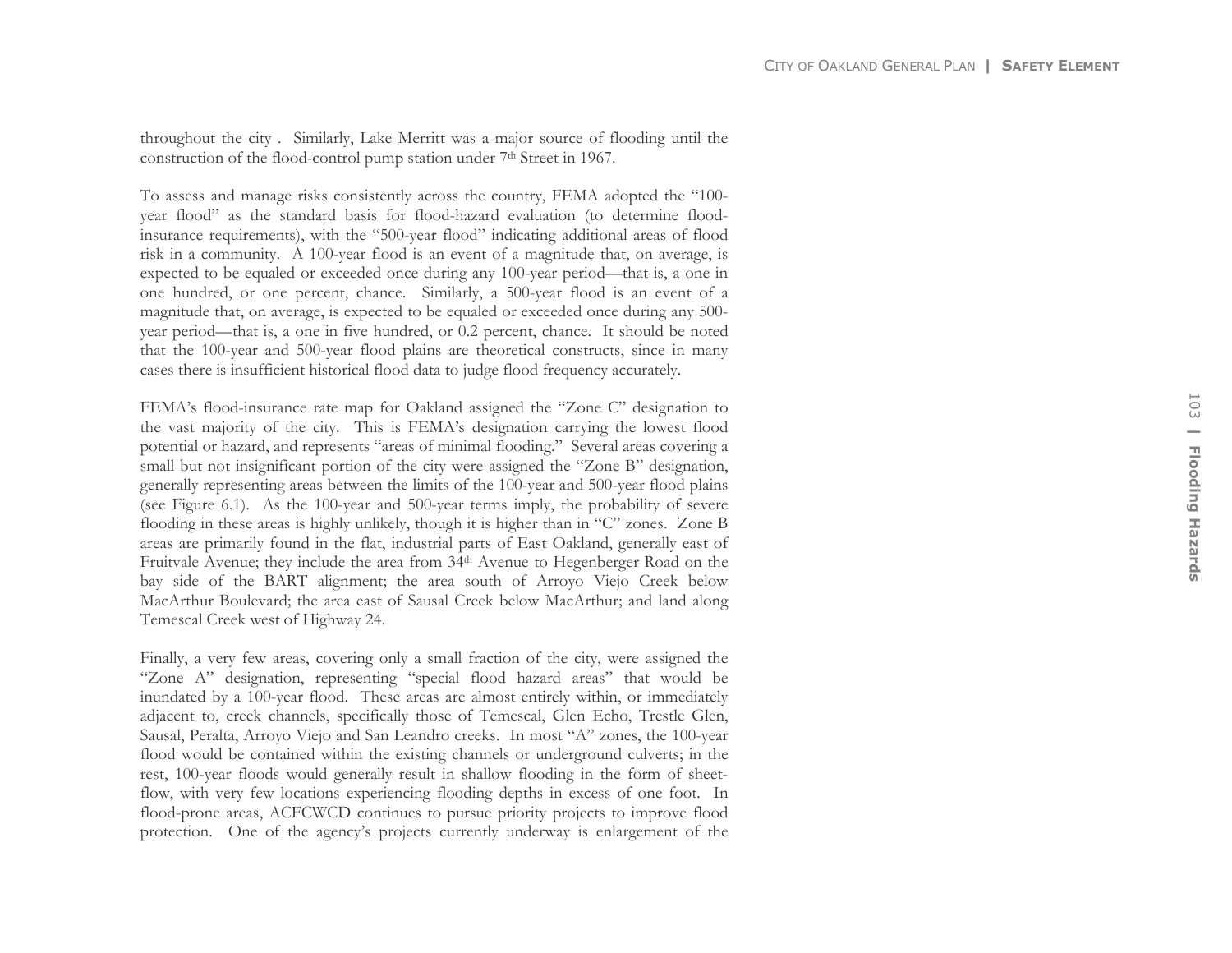underground storm drains along Lakeshore Avenue between Lake Merritt and Prince Street.

Much of the city's storm-drainage system was built in the 1930s and has reached or passed its serviceable life span. Moreover, most parts of the system were not designed to accommodate the level of development that has taken place since. Meanwhile, parts of Oakland, including significant portions of North and East Oakland, have no stormdrainage system, and instead rely on local streets to carry stormwater runoff. As a result, localized flooding—observable as sheet-flow in the streets, primarily in the flatter areas of the city close to the shoreline—occurs following large storms. As mentioned earlier, the city is developing a storm-drainage master plan with the goal of reducing localized flooding. As part of the master plan, the city is surveying every inlet and manhole structure in Oakland, and identifying historic storm-related problem areas. A computerized hydraulic model based on this inventory database will be used to simulate storm events, assess the capacity of the storm-drainage system and identify its deficiencies. Scheduled for completion in early 2004, the master plan will recommend a prioritized capital-improvement program for the short-to-medium term, and a maintenance program for the long term. Full implementation of the master plan will require significant funding and, most likely, a dedicated funding source.

Of all flood hazards discussed in the safety element, excess storm-water runoff has the greatest potential to affect Oakland. Nevertheless, Oakland is not a particularly floodprone community. The city has neither the large rivers nor open coastline that can result in devastating storm-induced flooding. As mentioned above, recurring flooding is usually confined to small areas of the city. In addition, it can be expected to occur generally as shallow, sheet-flow flooding only, and as such would not present a direct threat to life or cause significant damage to structures.



**Tsunamis** Tsunamis are not an uncommon occurrence on the California coast. In 1964, a tsunami associated with an Alaskan earthquake caused eight deaths and \$11 million in damage at Crescent city (Del Norte County). In the 100 years between 1868 and 1968, 19 tsunamis were recorded at the Golden Gate tide gauge, with a maximum wave height of 7.4 feet. Most often, tsunamis are generated by large offshore earthquakes in the Pacific Ocean, producing waves that reach the California coast many hours after the earthquake. Tsunamis can also be generated by local earthquakes, in which case the first waves could reach shore mere minutes after the ground stops shaking, giving authorities no time to issue a warning. The West Coast and Alaska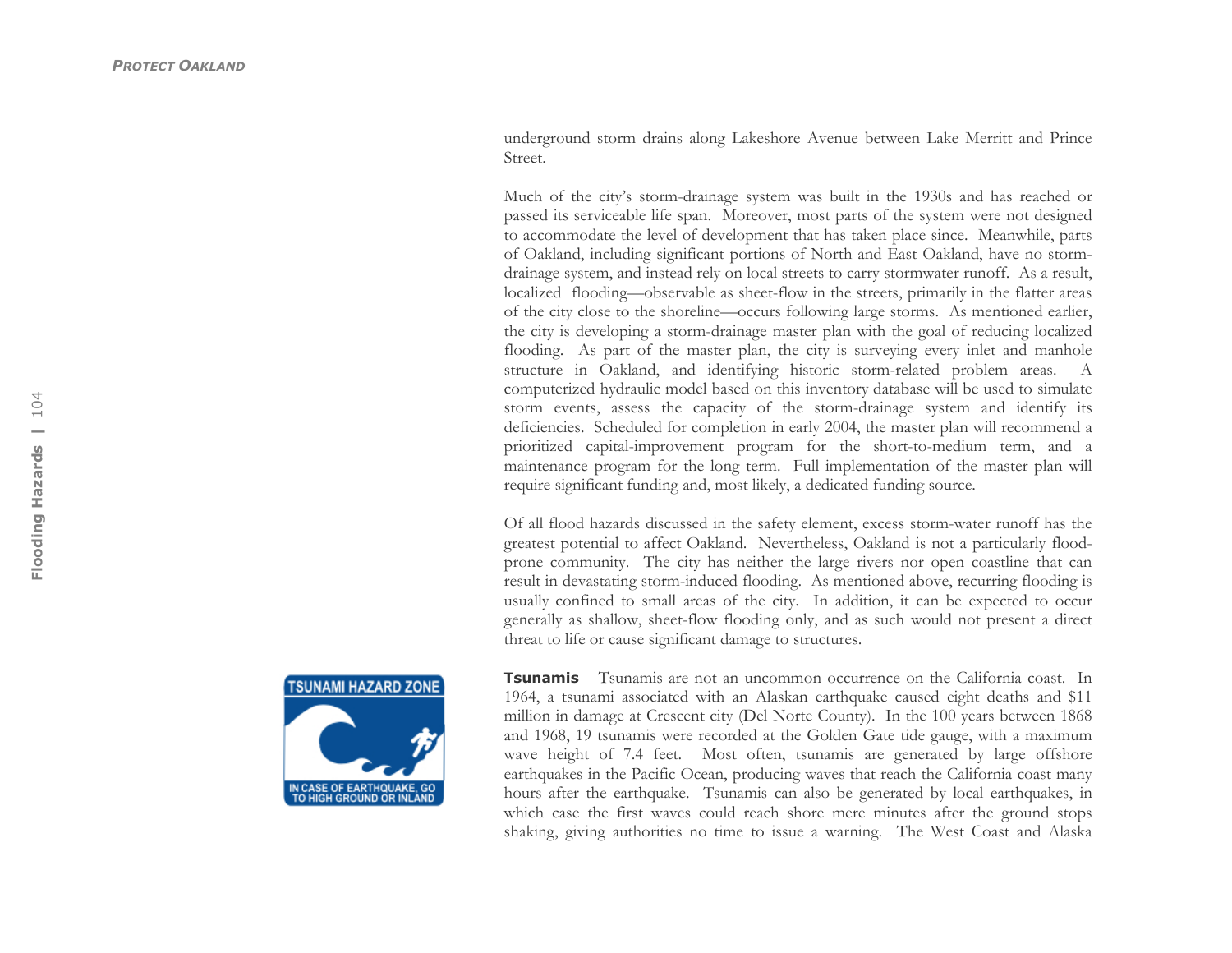Tsunami Warning Center in Palmer, Alaska, operated by the National Weather Service, is responsible for issuing warnings about potential tsunamis along the West Coast of the United States. Warning times vary depending on the distance to the causative earthquake. For most tsunamis approaching the coast, several hours are available to evacuate residents and undertake other emergency preparations.

The scarcity of data makes it difficult to estimate the tsunami hazard in Oakland. However, past tsunamis have resulted in little damage around San Francisco Bay. The hazard in the bay is much smaller than along the Pacific Coast, as the bay is an enclosed body of water. (Available data indicate that tsunami wave heights diminish to about half from the Golden Gate to the Richmond shoreline.) Also, locally generated tsunamis, for which there would be little warning time, are much less likely than distant-source tsunamis: there are no geologic structures offshore of central California capable of producing tsunamis; also, large tsunamis appear to be the result of vertical displacement of the sea floor, whereas faulting movements in the Bay Area are mainly in a horizontal direction. (Records at the time of the San Francisco earthquake of 1906 showed the height of the wave measured at Fort Point as no more than six inches.)

Flooding from tsunamis would affect low-lying areas along San Francisco Bay and the Oakland Estuary, especially filled areas that are only a few feet above sea level. The areas of Oakland that would most likely be inundated by a tsunami having a wave height of 20 feet are shown on figure 6.1, as determined by the U.S. Geological Survey; such a tsunami is estimated to arrive at the Golden Gate once every 200 years. Areas that could be flooded with several feet of water include the Bay Bridge landing, the outer and middle harbor of the Port of Oakland's seaport, the San Leandro Bay shoreline (including Martin Luther King, Jr. Regional Shoreline) and the Oakland International Airport's shoreline. Areas along the inner harbor, Brooklyn Basin and the tidal channel would be sheltered by the island of Alameda. The likelihood of large-scale devastation in Oakland resulting from tsunamis appears to be small, especially as there would usually be ample time to evacuate residents at risk.

**Seiches** There is no data on the local occurrence or impact of seiches, as none has ever been recorded in the Bay Area. Given the absence of local data—and that seiches are, in general, poorly understood—an accurate assessment of the hazard posed by seiches is difficult. Damage from a seiche would depend primarily on the size, depth, elevation, proximity to development and, if human-made, structural condition of the body of water in which the seiche occurs. Outside the Bay Area, earthquake-generated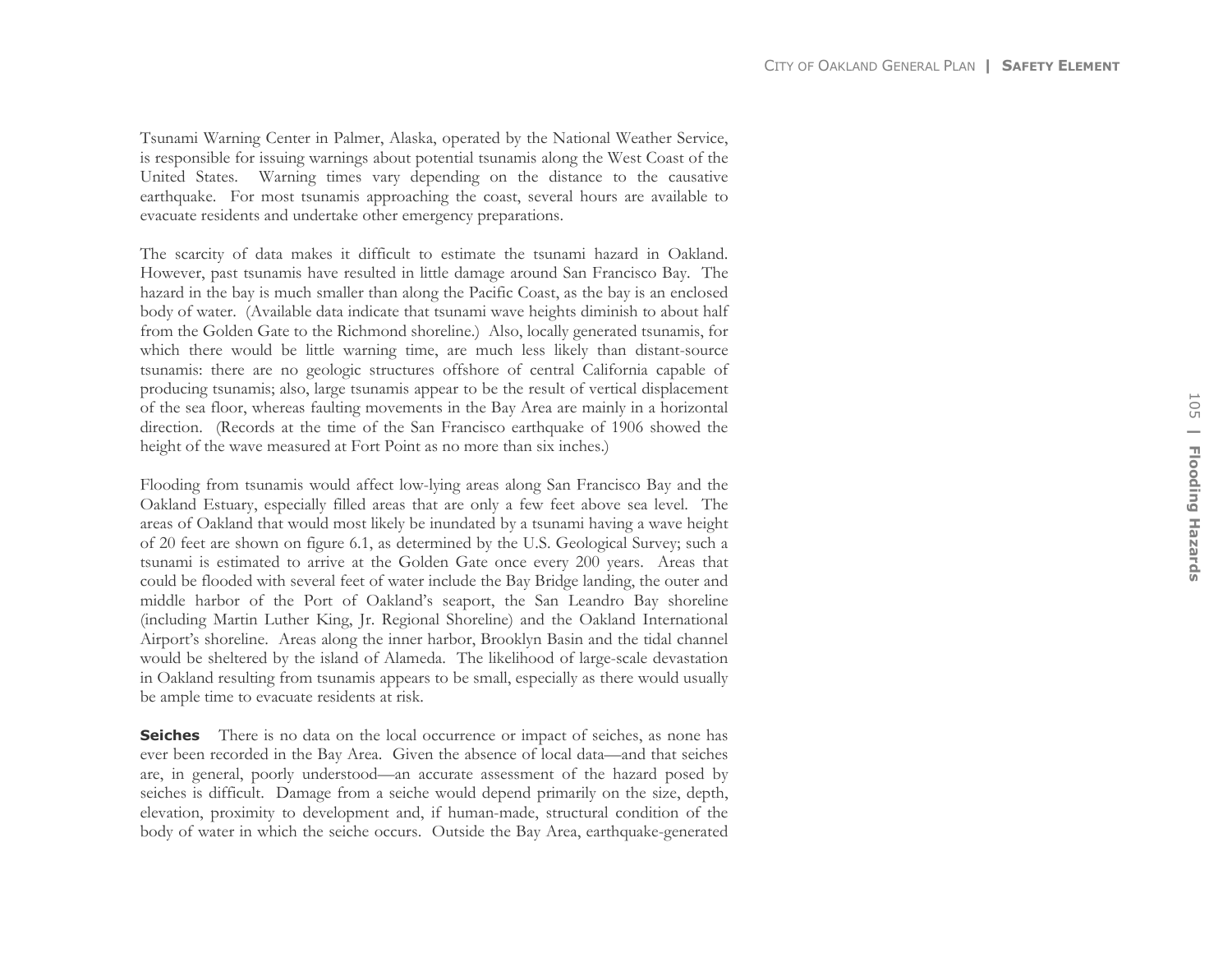seiches have on occasion damaged dams and water-storage tanks. In addition, isolated damage to adjacent and down-slope structures has been observed from seiches occurring in swimming pools and in small, shallow lakes and ponds.

In Oakland, the only threat of large-scale damage from seiches appears to come from downstream flooding that would be caused by large volumes of water overtopping a dam or reservoir, a hazard that is examined in the following section. (Lake Merritt, with depths greater than two or three feet only near its center, is likely too shallow to be able to generate devastating seiches.) The likelihood of large-scale devastation in Oakland resulting from seiches appears to be minuscule.

**Dam failure** According to inundation maps developed by dam owners to fulfill requirements of the Dam Safety Act, there are 13 active dams, reservoirs and clearwells that, in case of failure, would cause flooding in Oakland. (Additionally, there are small ponds and water tanks scattered throughout the city, the failure of which could result in the sudden release of a sizable volume of water. Failure of such a facility in the Oakland hills could cause isolated damage to structures downhill.) These 13 facilities, listed by owning entity, are:

- Central, Claremont, Dingee, Dunsmuir, Estates and 39<sup>th</sup> Avenue reservoirs, the dams at Lake Chabot and at Upper San Leandro reservoir, and the Upper San Leandro filtration plant no. 1 and no. 2 clearwells (owned by the East Bay Municipal Utility District, or EBMUD). As part of its seismic improvement program, EBMUD will have upgraded and strengthened all its reservoirs by 2005. Upgrade measures include the addition of seismic anchors and the installation of pre-stressed wire around tanks. EBMUD has also identified reservoirs at risk due to landslides and incorporated landslide-mitigation improvements at these sites. EBMUD also has a dam safety program, carried out in cooperation with the DSOD, to confirm that its facilities are safe for continued operation.
- Lake Temescal dam (owned by the East Bay Regional Park District). This dam was last inspected by the state's Division of Safety of Dams in July 2002. At the time, it presented no issues necessitating corrective action and was "judged satisfactory for continued operation."
- Lower Edwards and Upper Edwards reservoirs (owned by the Mountain View Cemetery Association). These reservoirs were removed from the jurisdiction of the Division of Safety of Dams in 1983 because their capacity does not reach regulatory thresholds.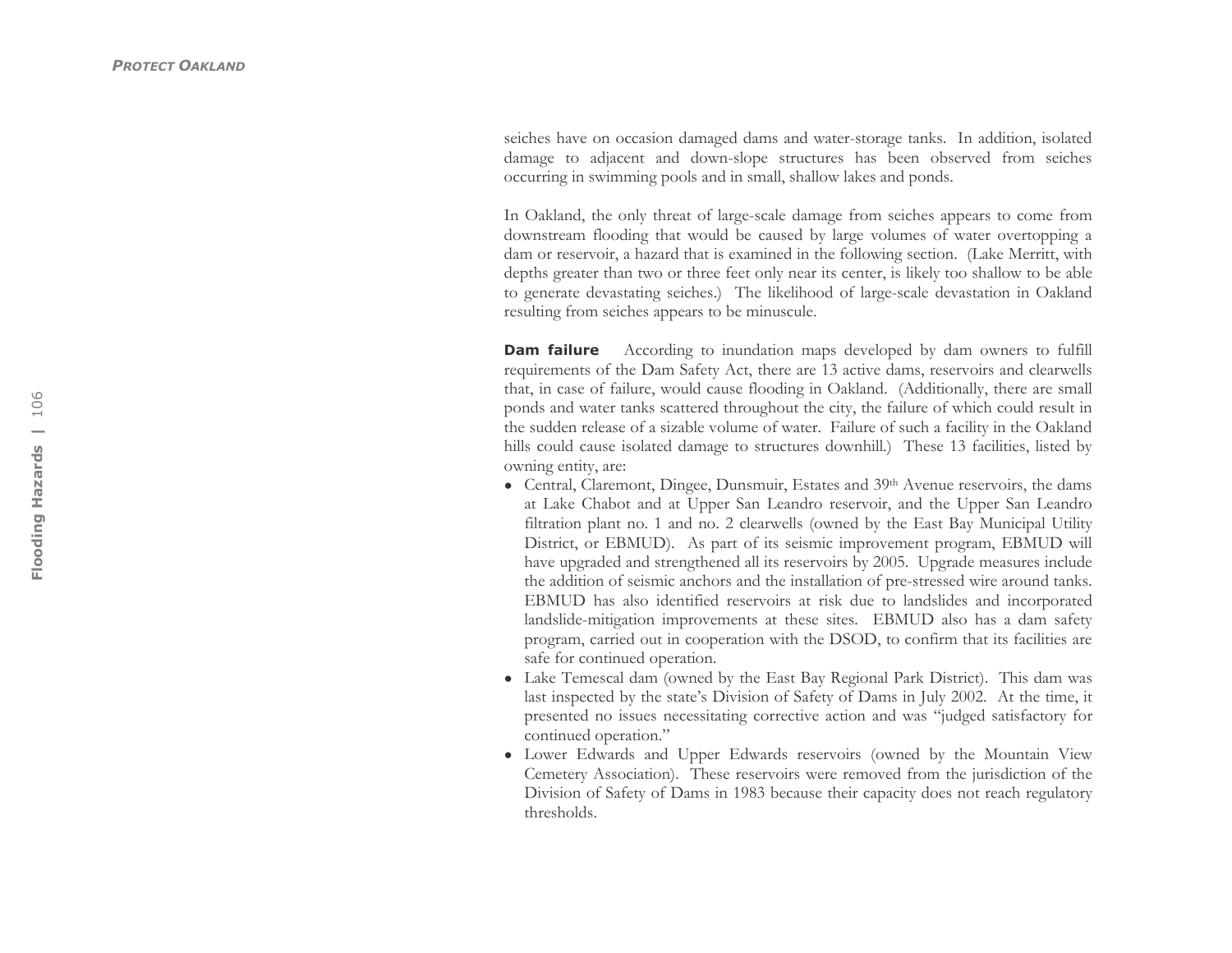As shown on Figure 6.1, most of these facilities are located in North and East Oakland, within a half mile south and west of I-580 and State Highway 13. The map also shows the potential inundation areas for each facility. This information, based on inundation maps prepared by dam owners, represents the best estimate of where water would flow in case of total failure of a dam with a full reservoir; generally, flood waters would follow existing stream beds or drainage courses. Flooding from dam failure, while unlikely, could have catastrophic impacts on portions of North and East Oakland. The dam and reservoir failures resulting in the largest flooded areas in Oakland would be those of Central reservoir and of Lake Chabot, Lake Temescal and Upper San Leandro reservoir dams. Of particular concerns are the Lake Temescal dam, since it straddles the main trace of the Hayward fault, and the Lake Chabot dam, which is located only one-quarter mile east of the fault. In the event of dam failure, Lake Temescal's waters would follow the Temescal stream course, inundating an area one block wide north of Highway 24 to College Avenue that would then broaden to several blocks wide west of College. Failure of the Lake Chabot dam (and of the Upper San Leandro reservoir dam) would inundate much of the Brookfield Village district and the industrial areas near the airport (as well as a large portion of San Leandro). The risk posed by dam failures is mitigated by the regulatory safeguards in place and should be weighed not only against the extremely rare occurrence of dam failure in the United States but also against the significant benefits provided by water-storage facilities.

**Sea-level rise** Studies indicate that sea levels are rising around the world due to the "greenhouse effect," or the long-term global warming of the earth's surface from heat trapped in the atmosphere by greenhouse gases. Global warming is raising sea levels by melting some of the earth's glaciers and polar ice caps, and by causing the thermal expansion of ocean water. Sea-level rise can be expected to result in the tidal flooding of low-lying property, damage to coastal roads and other infrastructure, erosion of beaches, loss of coastal wetlands, and the contamination of drinking water from saltwater intrusion, among other effects.

A 1987 study by the San Francisco Bay Conservation and Development Commission estimates that water levels in San Francisco Bay will increase by 4-5 inches by the year 2037, and by 1-5 feet by 2100, depending on the acceleration of this phenomenon. Based on those estimates, it can be assumed that bay water levels at Oakland will rise by approximately one foot over the next 50 years—an adequate time horizon for purposes of the safety element since few structures exceed such a life-span. Only very-low-lying areas would be flooded by such a rise in water levels; in Oakland, such areas are found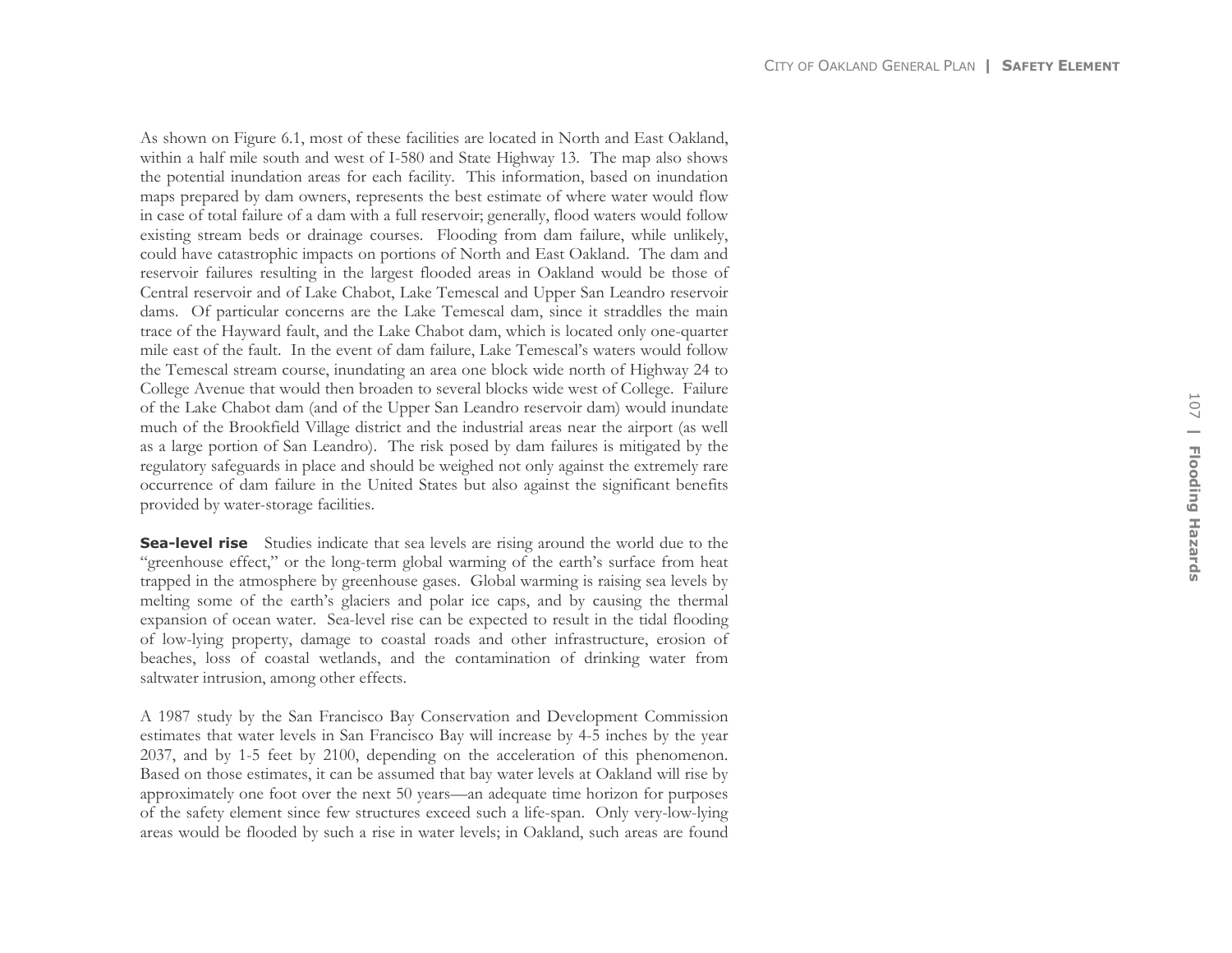south of the High Street Bridge, along the San Leandro Bay shoreline, and include, most notably, the EBRPD's Martin Luther King, Jr. Regional Shoreline. Because the rise in bay water levels will occur gradually and very slowly, it will not threaten human lives and will allow far-sighted owners of shoreline property to take necessary protective action.

# **6.4 | POLICY STATEMENTS**

| <b>POLICY FL-1</b> | Enforce and update local ordinances, and comply with regional |
|--------------------|---------------------------------------------------------------|
|                    | orders, that would reduce the risk of storm-induced flooding. |

● ACTION FL-1.1: Amend, as necessary, the city's regulations concerning new construction and major improvements to existing structures within flood zones in order to maintain compliance with federal requirements and, thus, remain a participant in the National Federal Insurance Program.

**F CEDA BUILDING SERVICES DIVISION** 

● ACTION FL-1.2: Continue to require that subdivisions be designed to minimize flood damage by, among other things, having lots and rights-of-way be laid out for the provision of approved sewer and drainage facilities, providing on-site detention facilities whenever practicable and having utility facilities be constructed in ways that reduce or eliminate flood damage.

**F CEDA BUILDING SERVICES DIVISION** 

● ACTION FL-1.3: Comply with all applicable performance standards pursuant to the 2003 Alameda countywide National Pollutant Discharge Elimination System municipal stormwater permit that seek to manage increases in stormwater runoff flows from new-development and redevelopment construction projects.

**FWA ENVIRONMENTAL SERVICES DIVISION** 

● ACTION FL-1.4: Continue to enforce the grading, erosion and sedimentation ordinance by prohibiting the discharge of concentrated stormwater flows by other than approved methods.

**F CEDA BUILDING SERVICES DIVISION FWA ENGINEERING DESIGN DIVISION**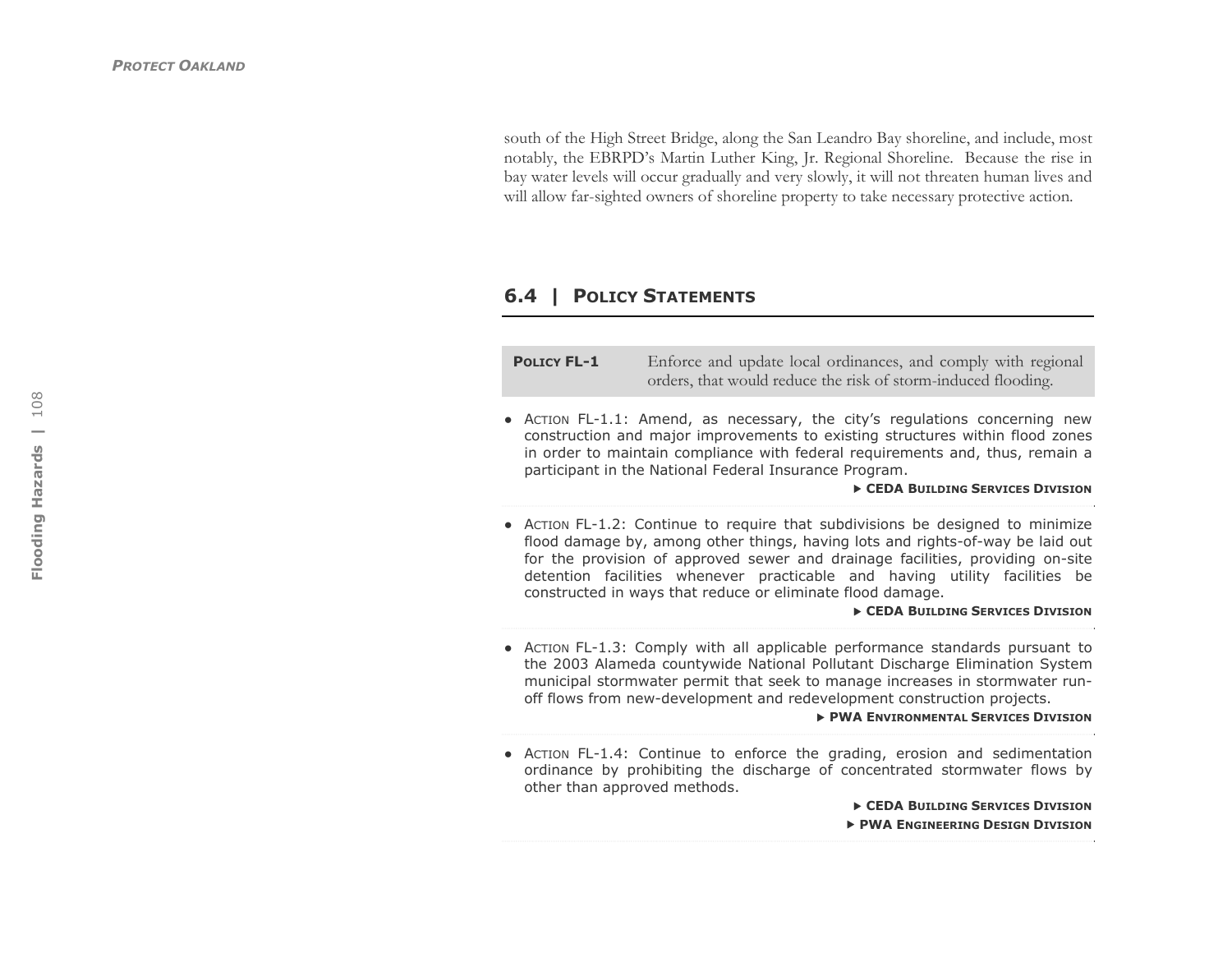● ACTION FL-1.5: Continue to enforce provisions under the creek protection, storm water management and discharge control ordinance designed to keep watercourses free of obstructions and protect drainage facilities.

#### **PWA ENVIRONMENTAL SERVICES DIVISION**

**POLICY FL-2** Continue or strengthen city programs that seek to minimize the storm-induced flooding hazard.

● ACTION FL-2.1: Continue to repair and make structural improvements to storm drains to enable them to perform to their design capacity in handling water flows.

#### **FWA ENGINEERING DESIGN DIVISION**

● ACTION FL-2.2: Continue maintenance efforts to keep storm drains and creeks free of obstructions—while retaining vegetation in the channel, as appropriate to allow for the free flow of water.

#### **FWA SEWER AND STORM DRAIN MAINTENANCE DIVISION**

● ACTION FL-2.3: Continue the "Maintain-a-Drain Campaign," which encourages residents and businesses to keep storm drains in their neighborhood free of debris.

#### **FWA SEWER AND STORM DRAIN MAINTENANCE DIVISION**

● ACTION FL-2.4: Continue to provide sandbags and plastic sheeting to residents and businesses in anticipation of rainstorms, and to deliver those materials to the disabled and elderly upon request.

**FWA SEWER AND STORM DRAIN MAINTENANCE DIVISION** 

**POLICY FL-3** Seek the cooperation and assistance of other government agencies in managing the risk of storm-induced flooding.

● ACTION FL-3.1: Upon completion of new flood-control projects, request that FEMA revise its flood-insurance rate map of the city to reflect flood risks accurately.

**F CEDA BUILDING SERVICES DIVISION**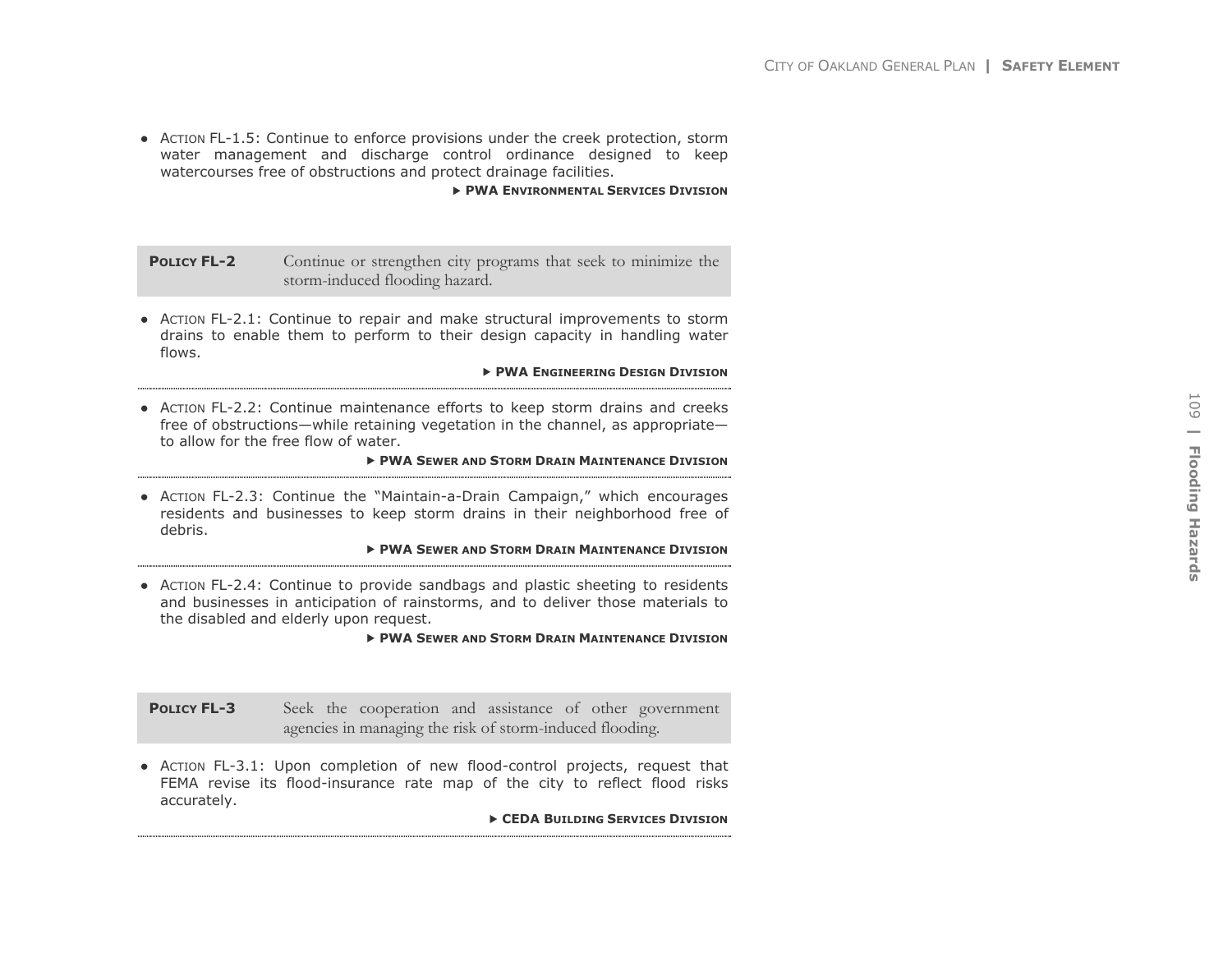● ACTION FL-3.2: To reduce the cost of flood insurance to property owners, work to qualify for the highest-feasible rating under the Community Rating System of the National Federal Insurance Program.

 $\triangleright$  **CEDA BUILDING SERVICES DIVISION** 

● ACTION FL-3.3: Meet annually with the Alameda County Flood Control and Water Conservation District to establish jointly the district's capital improvement program for most effectively reducing the remaining threat of storm-induced flooding.

> $\triangleright$  **PWA ENGINEERING DESIGN DIVISION**

● ACTION FL-3.4: Encourage the ACFCWCD to continue maintaining adequately those watercourses, storm drains and other flood-control facilities for which it has legal responsibility.

f **PWA SEWER AND STORM DRAIN MAINTENANCE DIVISION**

- ● ACTION FL-3.5: Refer development proposals adjacent to floodways and
	- floodplains to the ACFCWCD for its review and comment.

**EXAMPLE CEDA BUILDING SERVICES DIVISION** 

**POLICY FL-4** Minimize further the relatively low risks from non-storm-related forms of flooding.

● ACTION FL-4.1: Request from the state Division of Safety of Dams a timeline for the maintenance inspection of all operating dams in the city.

 $\triangleright$  **OFD OFFICE OF EMERGENCY SERVICES** 

● ACTION FL-4.2: Review for adequacy, and update if necessary, procedures adopted by the city pursuant to the Dam Safety Act for the emergency evacuation of areas located below major water-storage facilities.

 $\triangleright$  **OFD OFFICE OF EMERGENCY SERVICES** 

● ACTION FL-4.3: Inform shoreline-property owners of the possible long-term economic threat posed by rising sea levels.

**EXAMPLE 2** CEDA BUILDING SERVICES DIVISION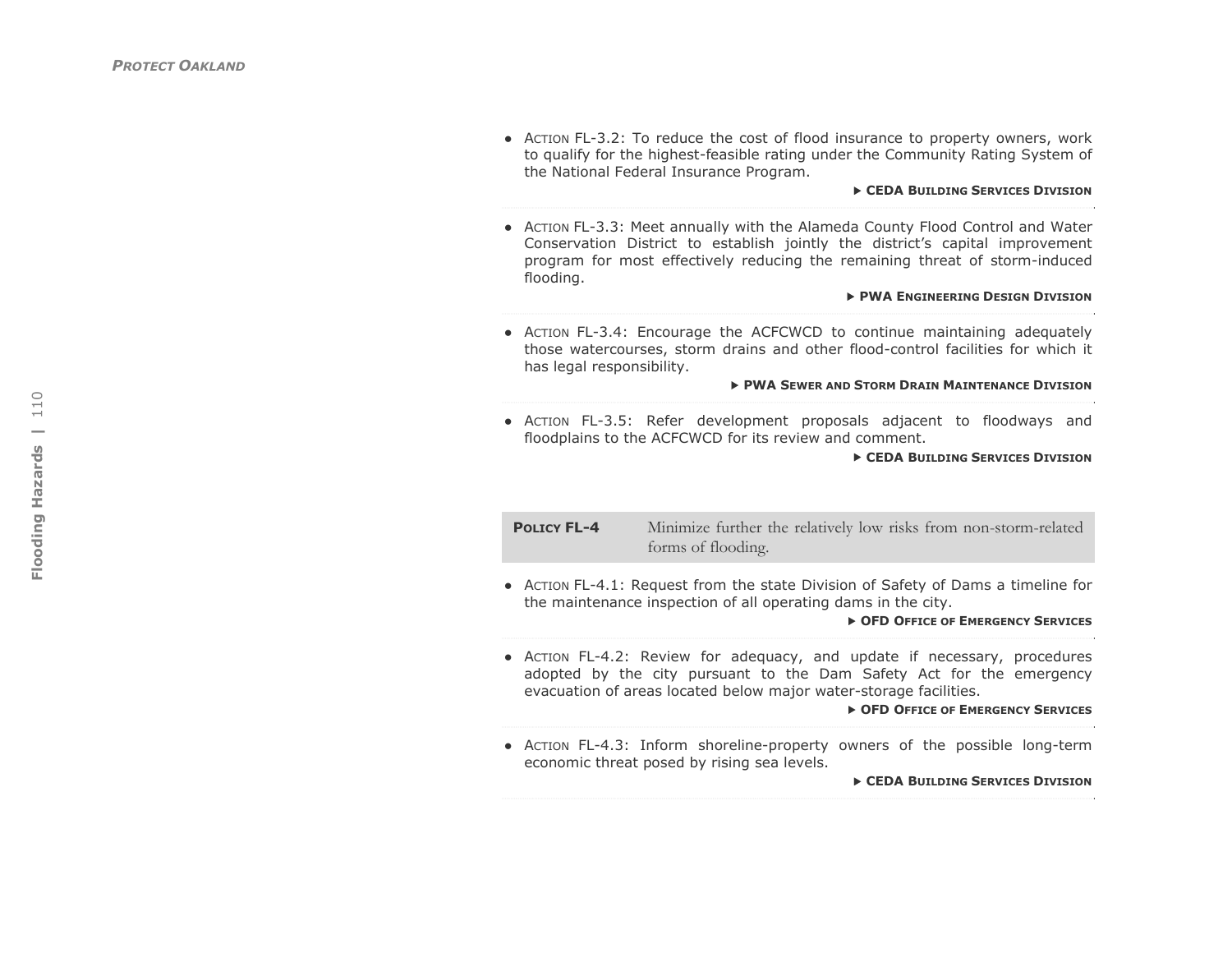● ACTION FL-4.4: Stay informed of emerging scientific information on the subject of rising sea levels, especially on actions that local jurisdictions can take to prevent or mitigate this hazard.

**F CEDA BUILDING SERVICES DIVISION** 

# **6.5 | RESOURCES**

### **Agencies consulted**

- Federal Emergency Management Agency (www.fema.gov)
- California Division of Safety of Dams (damsafety.water.ca.gov)
- S.F. Bay Conservation and Development Commission (www.bcdc.ca.gov)
- Alameda County Flood Control and Water Conservation District (www.co.alameda.ca.us/pwa/flood.shtml)
- Alameda Countywide Clean Water Program (www.cleanwaterprogram.com)
- Oakland Public Works Agency (www.oaklandpw.com)

### **Documents consulted**

- "Maps Showing Areas of Potential Inundation by Tsunamis in the San Francisco Bay Region, California;" United States Geological Survey, 1972.
- "Stormwater Quality Management Plan, July 2001-June 2008;" Alameda Countywide Clean Water Program, 2003 (www.cleanwaterprogram.com/ACCWP\_SWQMP\_all.pdf).
- "Sea Level Rise: Predictions and Implications for San Francisco Bay;" San Francisco Bay Conservation and Development Commission, revised 1988.

### **Other resources**

• FEMA's National Flood Insurance Program (www.fema.gov/fima/nfip)